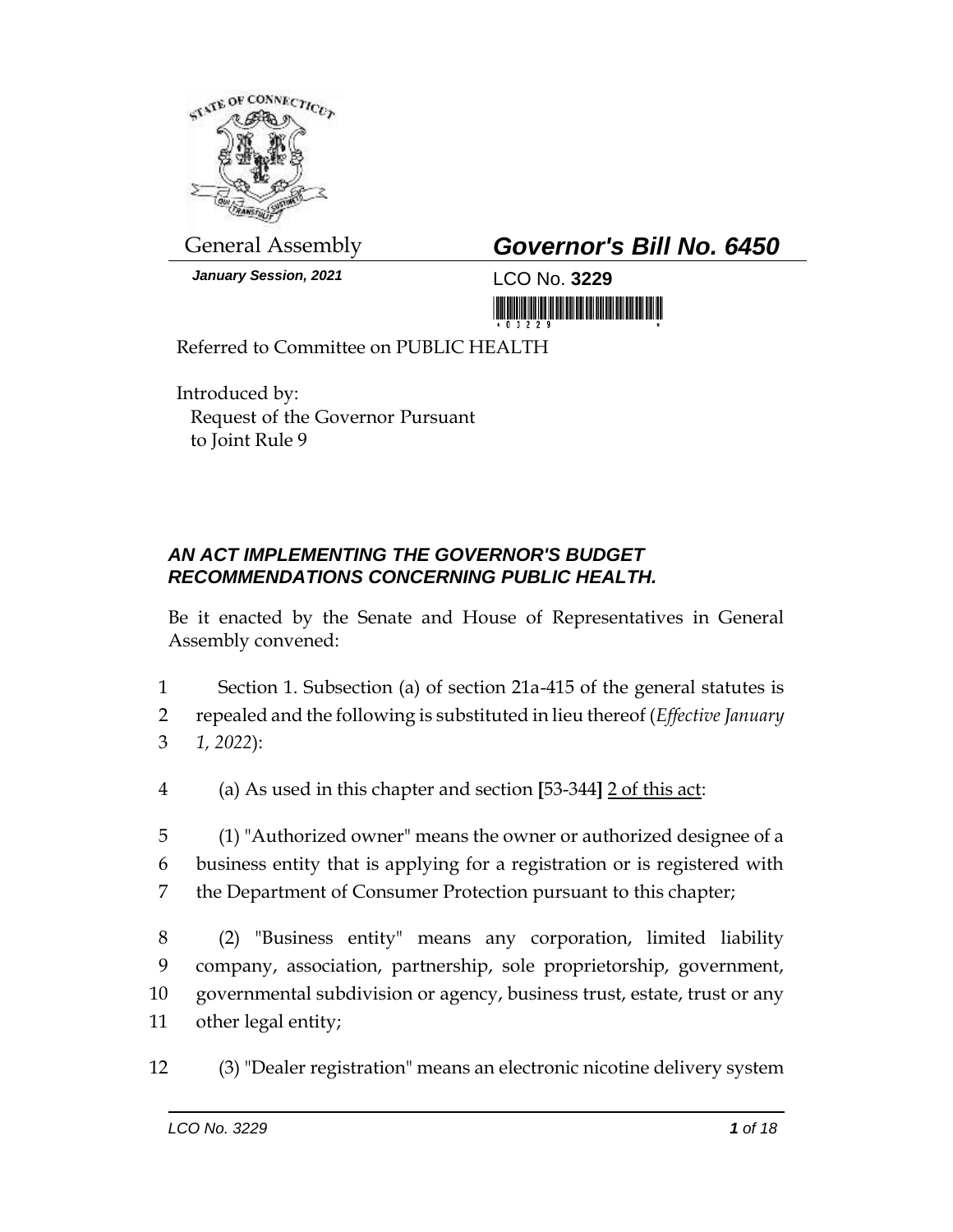certificate of dealer registration issued by the Commissioner of Consumer Protection pursuant to this section;

 (4) "Manufacturer registration" means an electronic nicotine delivery system certificate of manufacturer registration issued by the Commissioner of Consumer Protection pursuant to section 21a-415a to any person who mixes, compounds, repackages or resizes any nicotine-containing electronic nicotine delivery system or vapor product;

 (5) "Electronic cigarette liquid" means a liquid that, when used in an electronic nicotine delivery system or vapor product, produces a vapor that may or may not include nicotine and is inhaled by the user of such electronic nicotine delivery system or vapor product;

 (6) "Electronic nicotine delivery system" means an electronic device used in the delivery of nicotine or other substances to a person inhaling from the device, and includes, but is not limited to, an electronic cigarette, electronic cigar, electronic cigarillo, electronic pipe or electronic hookah and any related device and any cartridge or other component of such device, including, but not limited to, electronic cigarette liquid;

 (7) "Vapor product" means any product that employs a heating element, power source, electronic circuit or other electronic, chemical or mechanical means, regardless of shape or size, to produce a vapor that may include nicotine and is inhaled by the user of such product. "Vapor product" does not include a medicinal or therapeutic product that is (A) used by a licensed health care provider to treat a patient in a health care setting, (B) used by a patient, as prescribed or directed by a licensed health care provider in any setting, or (C) any drug or device, as defined in the federal Food, Drug and Cosmetic Act, 21 USC 321, as amended from time to time, any combination product, as described in said act, 21 USC 353 $(g)$ , as amended from time to time, or any biological product, as described in 42 USC 262, as amended from time to time, and 21 CFR 600.3, as amended from time to time, authorized for sale by the United States Food and Drug Administration;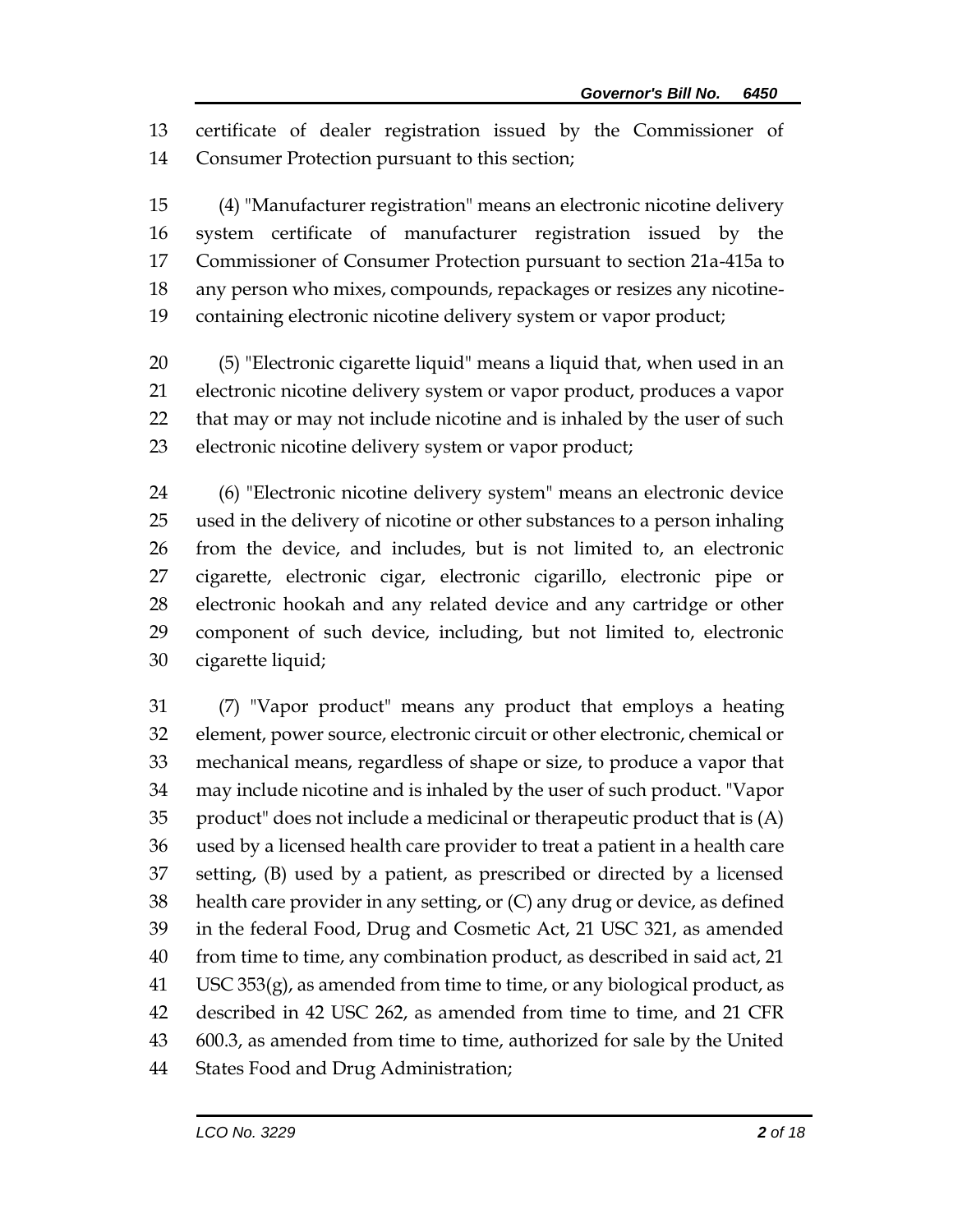(8) "Sale" or "sell" means an act done intentionally by any person, whether done as principal, proprietor, agent, servant or employee, of transferring, or offering or attempting to transfer, for consideration, including bartering or exchanging, or offering to barter or exchange; **[**and**]**

 (9) "Deliver" or "delivering" means an act done intentionally by any person, whether as principal, proprietor, agent, servant or employee, of transferring, or offering or attempting to transfer, physical possession 53 or control of an electronic nicotine delivery system or vapor product;

 (10) "Flavoring agent" means an additive used in food or drugs when such additive (A) is used in accordance with good manufacturing practice principles and in the minimum quantity required to produce its intended effect; (B) (i) consists of one or more ingredients generally recognized as safe in food or drugs, (ii) has been previously sanctioned for use in food or drugs by the state or the federal government, (iii) meets United States Pharmacopeia standards, or (iv) is an additive permitted for direct addition to food for human consumption pursuant 62 to 21 CFR 172, as amended from time to time;  $(C)$  is inert and produces no effect other than the instillation or modification of flavor; and (D) is not greater than five per cent of the total weight of the product.

 Sec. 2. (NEW) (*Effective January 1, 2022*) No person shall sell, give, deliver or possess with intent to sell in this state an electronic nicotine delivery system or a vapor product with a flavoring agent, other than tobacco flavor, that has been added for the purpose of flavoring the contents of the electronic nicotine delivery system or vapor product. This section shall not apply to any product that the United States Secretary of Health and Human Services determines to be a modified risk tobacco product pursuant to 21 USC 387k, as amended from time to time.

 (b) (1) No person shall sell, give, deliver or possess with intent to sell, in this state an electronic nicotine delivery system or a vapor product with a nicotine content that is greater than thirty-five milligrams per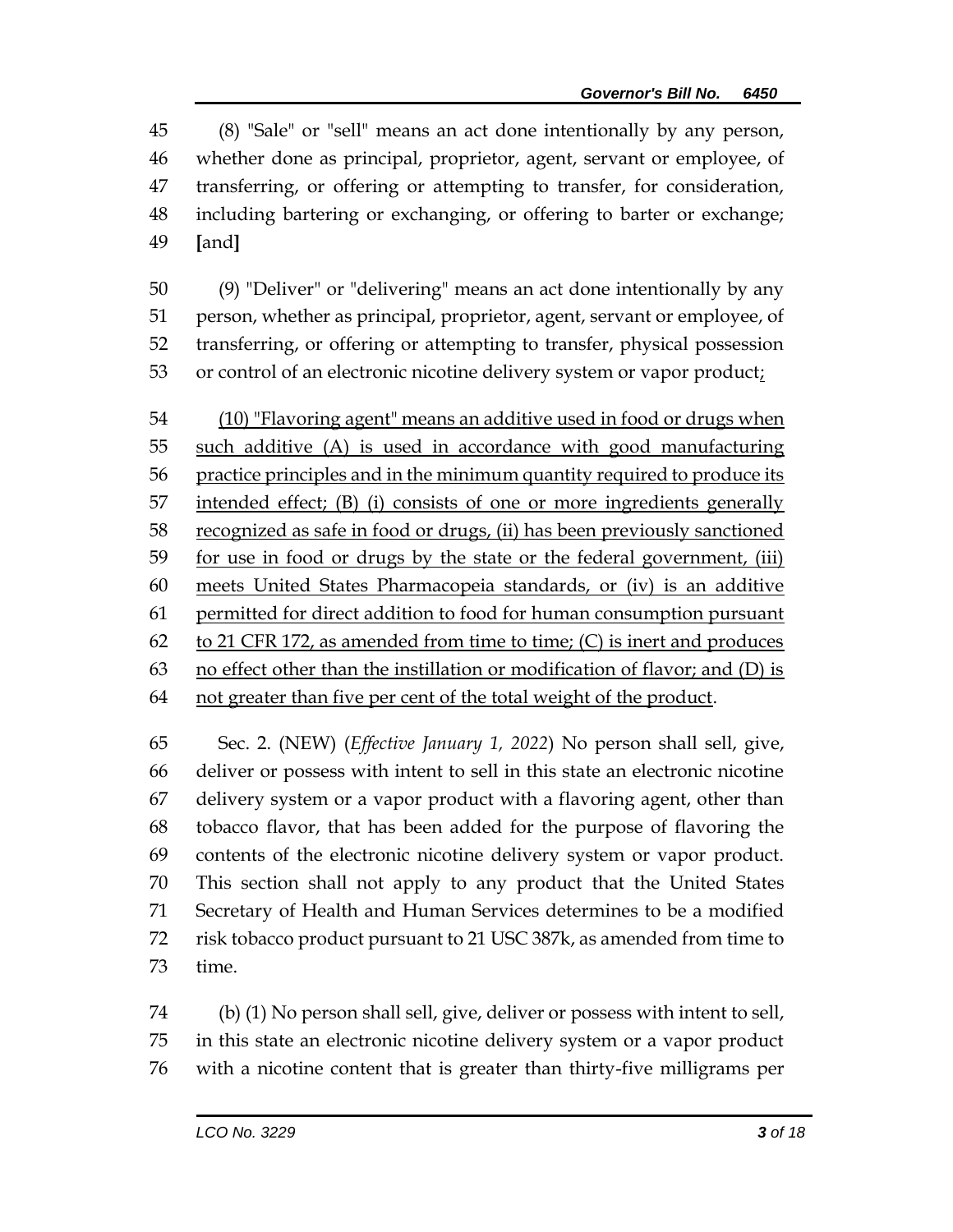milliliter. Each person with a manufacturer registration shall provide documentation to a person with a dealer registration, indicating the nicotine content, expressed as milligrams per milliliter, for each electronic nicotine delivery system and vapor product sold by such person with a manufacturer registration to such person with a dealer registration.

 (2) Each business entity holding a dealer registration shall (A) maintain documentation, within the place of business identified in the business entity's application for dealer registration, of the nicotine content provided pursuant to subdivision (1) of this subsection by the person with a manufacturer registration, for each electronic nicotine delivery system and vapor product sold, given or delivered by such person to the business entity, and (B) provide such documentation at the request of the Commissioner of Mental Health and Addiction Services, or the commissioner's designee, during any unannounced compliance check conducted pursuant to section 21-415b of the general statutes, as amended by this act.

 (c) As used in this section, "person" means any individual, authorized owner of a business entity, retail establishment, as defined in section 19a-106a of the general statutes, partnership, company, limited liability company, public or private corporation, association, trustee, executor, administrator or other fiduciary or custodian.

 Sec. 3. Section 21a-415b of the general statutes is repealed and the following is substituted in lieu thereof (*Effective January 1, 2022*):

 (a) Each business entity with a dealer registration shall place and maintain in legible condition at each point of sale of electronic nicotine delivery systems or vapor products a notice to consumers that states (1) the sale, giving or delivering of electronic nicotine delivery systems and vapor products to any person under twenty-one years of age is 106 prohibited by section 53-344b, <u>as amended by this act</u>, (2) the use of false identification by a person under twenty-one years of age to purchase an electronic nicotine delivery system or a vapor product is prohibited, and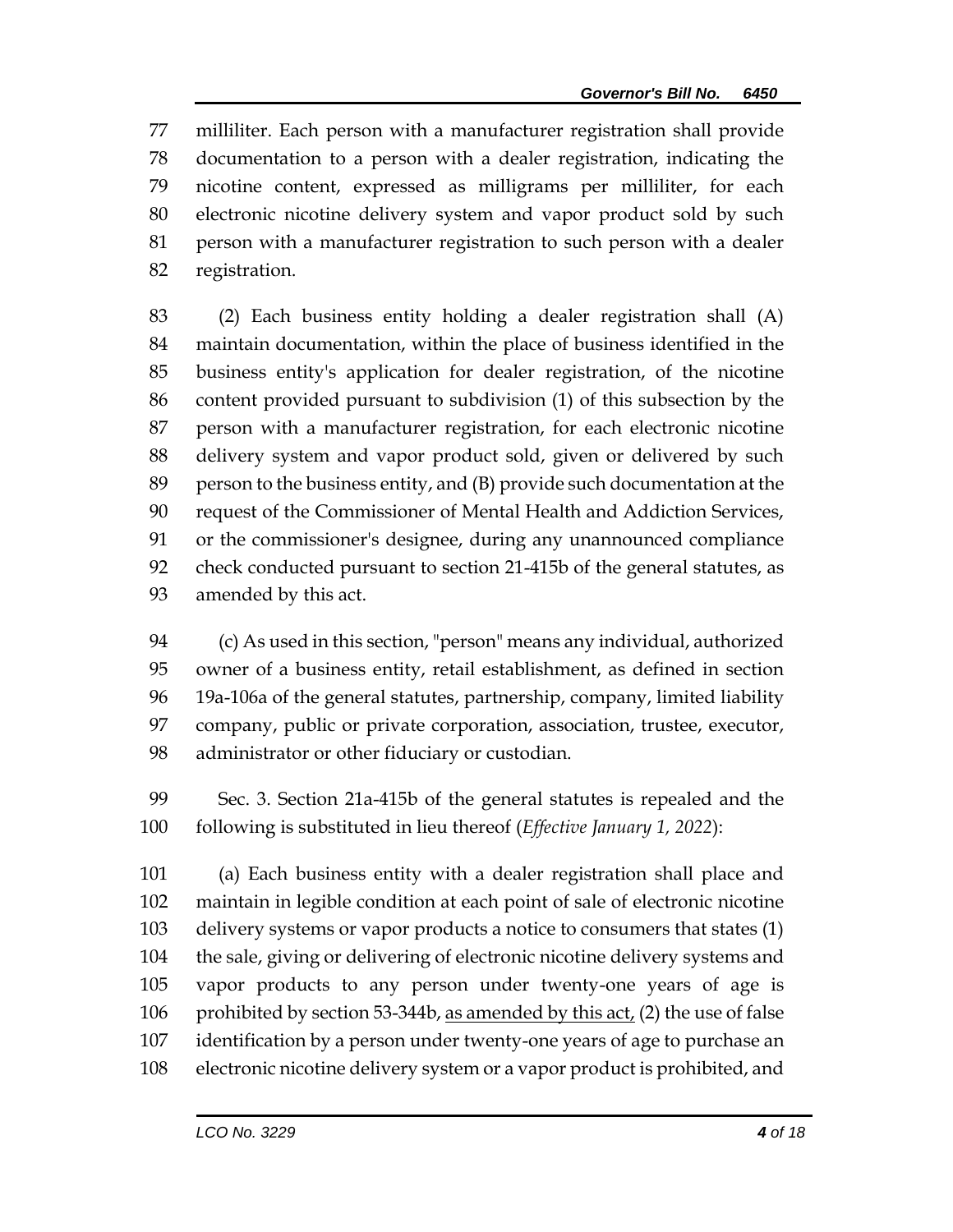(3) the penalties and fines for violating the provisions of this section and section 53-344b, as amended by this act.

 (b) (1) The Commissioner of Mental Health and Addiction Services, or the commissioner's designee, shall conduct unannounced compliance checks on business entities **[**holding**]** with a dealer registration by engaging persons between the ages of sixteen and twenty to enter the place of business of each such business entity to attempt to purchase an electronic nicotine delivery system or a vapor product.

 (2) The Commissioner of Mental Health and Addiction Services, or the commissioner's designee, shall conduct unannounced compliance checks on business entities with a dealer registration to determine whether any such business entity is selling, giving or delivering or has sold, given or delivered any electronic nicotine delivery system or vapor product with a flavoring agent, other than tobacco flavor, that has been added for the purpose of flavoring the contents of the electronic delivery system or vapor product, in violation of subsection (a) of section 2 of this act.

 (3) The Commissioner of Mental Health and Addiction Services, or the commissioner's designee, shall conduct unannounced compliance checks on business entities with a dealer registration to determine 129 whether each such business entity is in possession of the documentation required under subsection (b) of section 2 of this act and whether such documentation indicates that electronic nicotine delivery systems or vapor products with a nicotine content greater than thirty-five milligrams per milliliter were sold, given or delivered by such business entity. The commissioner shall refer all business entities that do not possess such documentation or that sold, gave, delivered or possessed with intent to sell an electronic nicotine delivery system or a vapor product with a nicotine content that is greater than 35 milligrams per milliliter to the Commissioner of Revenue Services.

 (4) The commissioner shall conduct unannounced follow-up compliance checks of all noncompliant business entities and shall refer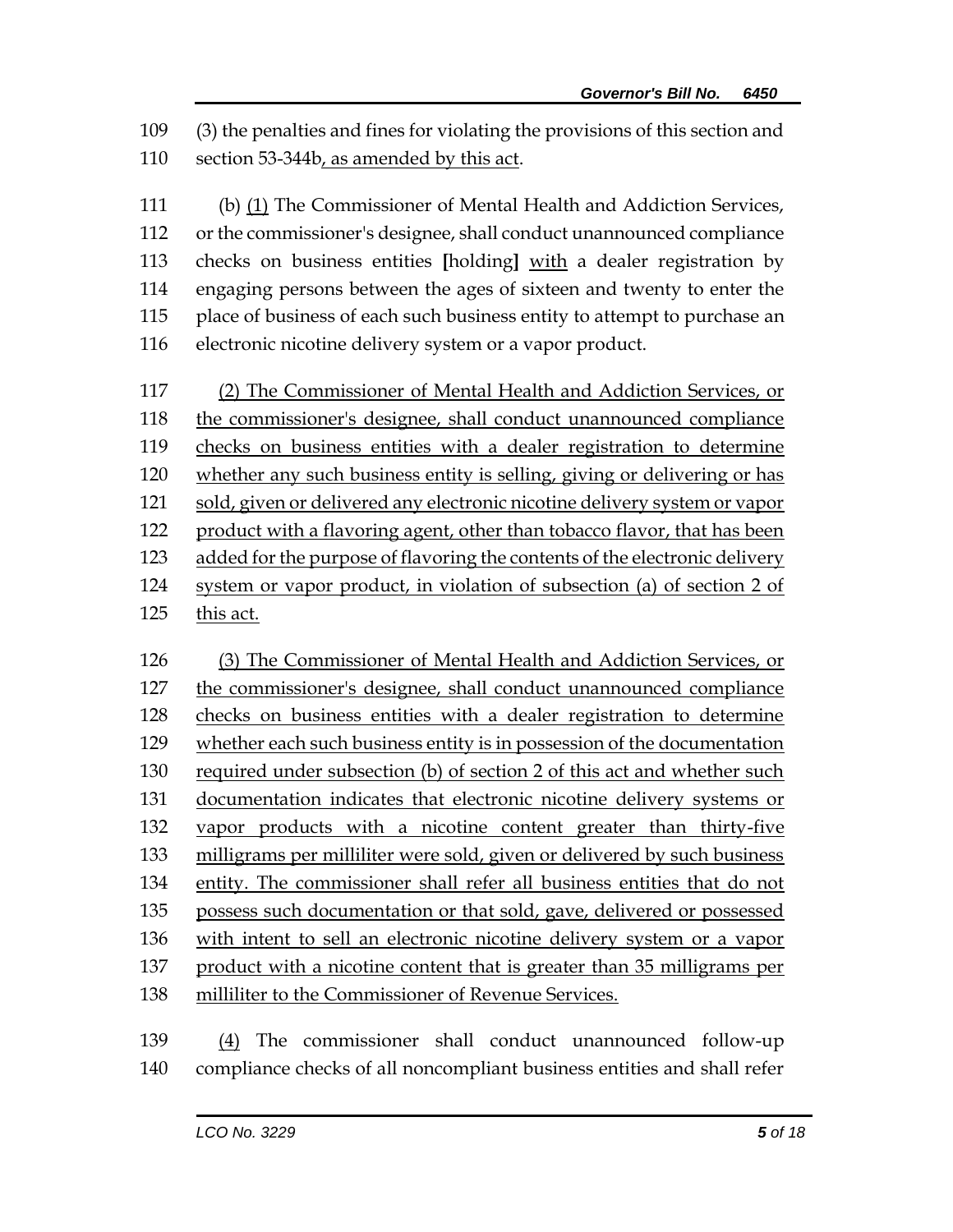all noncompliant business entities to the Commissioner of Revenue Services.

 (c) Upon receipt of a referral made pursuant to subsection (b) of this section, the Commissioner of Revenue Services may, following a hearing, impose a civil penalty and direct the Commissioner of Consumer Protection to suspend or revoke the dealer registration of the business entity that is the subject of such referral. The Commissioner of Revenue Services shall provide such business entity with written notice of the hearing, specifying the time and place of such hearing and requiring such business entity to show cause why such dealer registration should not be suspended or revoked. The written notice of the hearing shall be mailed or delivered to such business entity not less than ten days preceding the date of the hearing. Such notice may be served personally or by registered or certified mail.

 (d) If the Commissioner of Revenue Services finds, after a hearing pursuant to subsection (c) of this section, that any person employed by any business entity issued a dealer registration under section 21a-415, as amended by this act, has sold, given or delivered an electronic nicotine delivery system or vapor product to a person under twenty-one years of age, other than a person under twenty-one years of age who is delivering or accepting delivery in such person's capacity as an employee, said commissioner shall, for the first violation, require such employee to successfully complete an online prevention education program administered by the Department of Mental Health and Addiction Services not later than thirty days after said commissioner's finding. Said commissioner shall assess any employee who fails to complete such program a civil penalty of **[**two**]** four hundred dollars. Said commissioner shall assess any employee a civil penalty of **[**two hundred fifty**]** five hundred dollars for a second or subsequent violation on or before twenty-four months after the date of the first violation.

 (e) (1) If the Commissioner of Revenue Services finds, after a hearing pursuant to subsection (c) of this section, that **[**(1)**]** (A) any business entity issued a dealer registration under section 21a-415, as amended by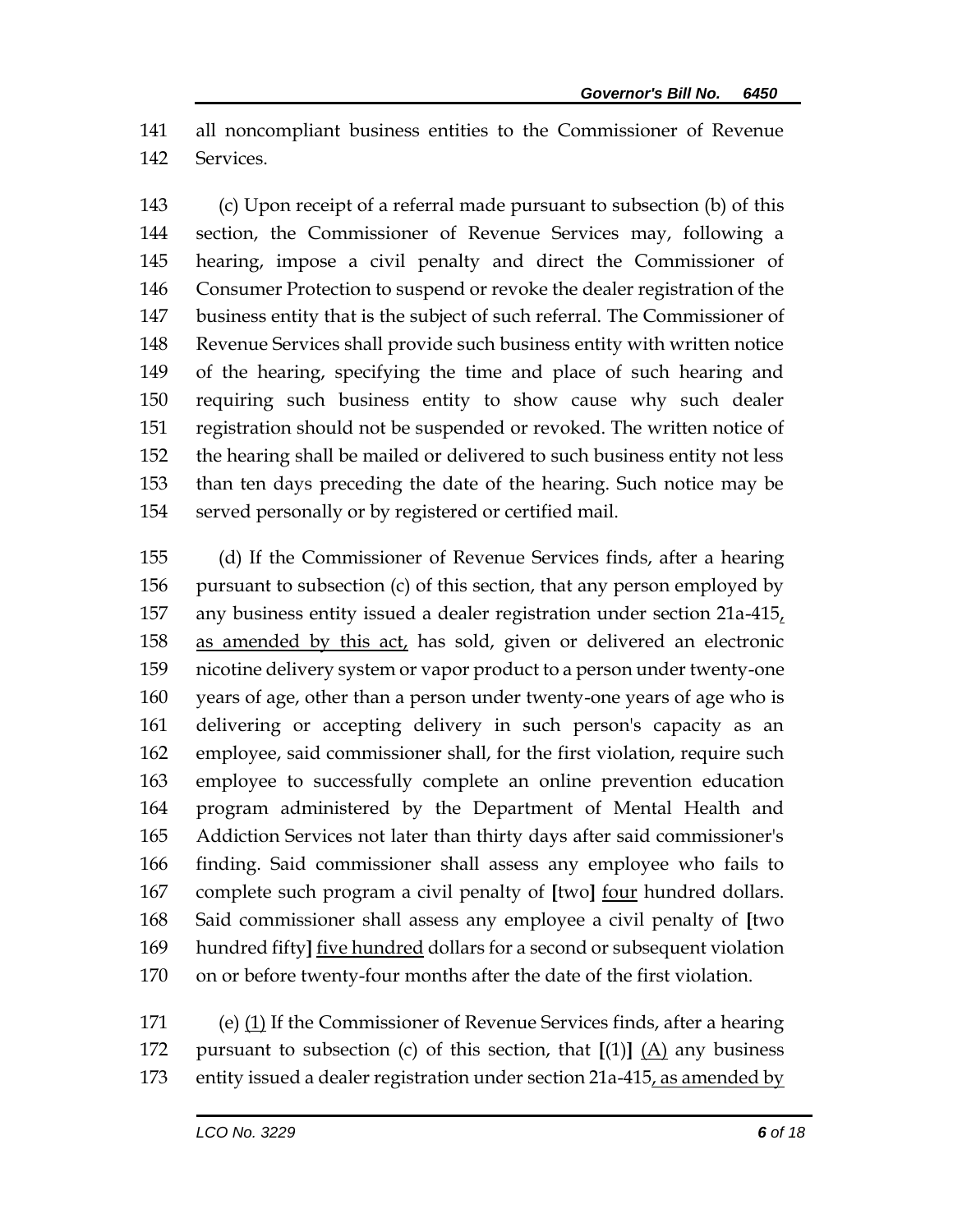this act, has sold, given or delivered an electronic nicotine delivery system or vapor product to a person under twenty-one years of age, other than a person under twenty-one years of age who is delivering or accepting delivery in such person's capacity as an employee, or **[**(2)**]** (B) such person's employee has sold, given or delivered an electronic nicotine delivery system or vapor product to a person under twenty-one years of age, the commissioner shall, for the first violation, require the authorized owner of such business entity to successfully complete an online prevention education program administered by the Department of Mental Health and Addiction Services not later than thirty days after said commissioner's finding. Said commissioner shall assess any business entity issued a dealer registration, whose authorized owner fails to complete such program, a civil penalty of **[**three**]** six hundred dollars for the first violation.

 (2) Said commissioner shall assess such business entity a civil penalty of **[**seven hundred fifty**]** one thousand five hundred dollars for a second violation on or before twenty-four months after the date of the first violation.

 (3) For a third violation by such business entity on or before twenty- four months after the date of the first violation, said commissioner shall assess such business entity a civil penalty of **[**one**]** two thousand dollars and notify the Commissioner of Consumer Protection that the dealer registration held by such business entity under this chapter shall be suspended for not less than thirty days.

 (4) For a fourth violation on or before twenty-four months after the date of the first violation, the Commissioner of Revenue Services shall assess such business entity a civil penalty of **[**one**]** two thousand dollars and notify the Commissioner of Consumer Protection that the dealer registration held by such business entity under said chapter shall be revoked. The Commissioner of Revenue Services shall order such business entity to conspicuously post a notice in a public place stating that electronic nicotine delivery systems and vapor products cannot be sold during the period of suspension or revocation and the reasons for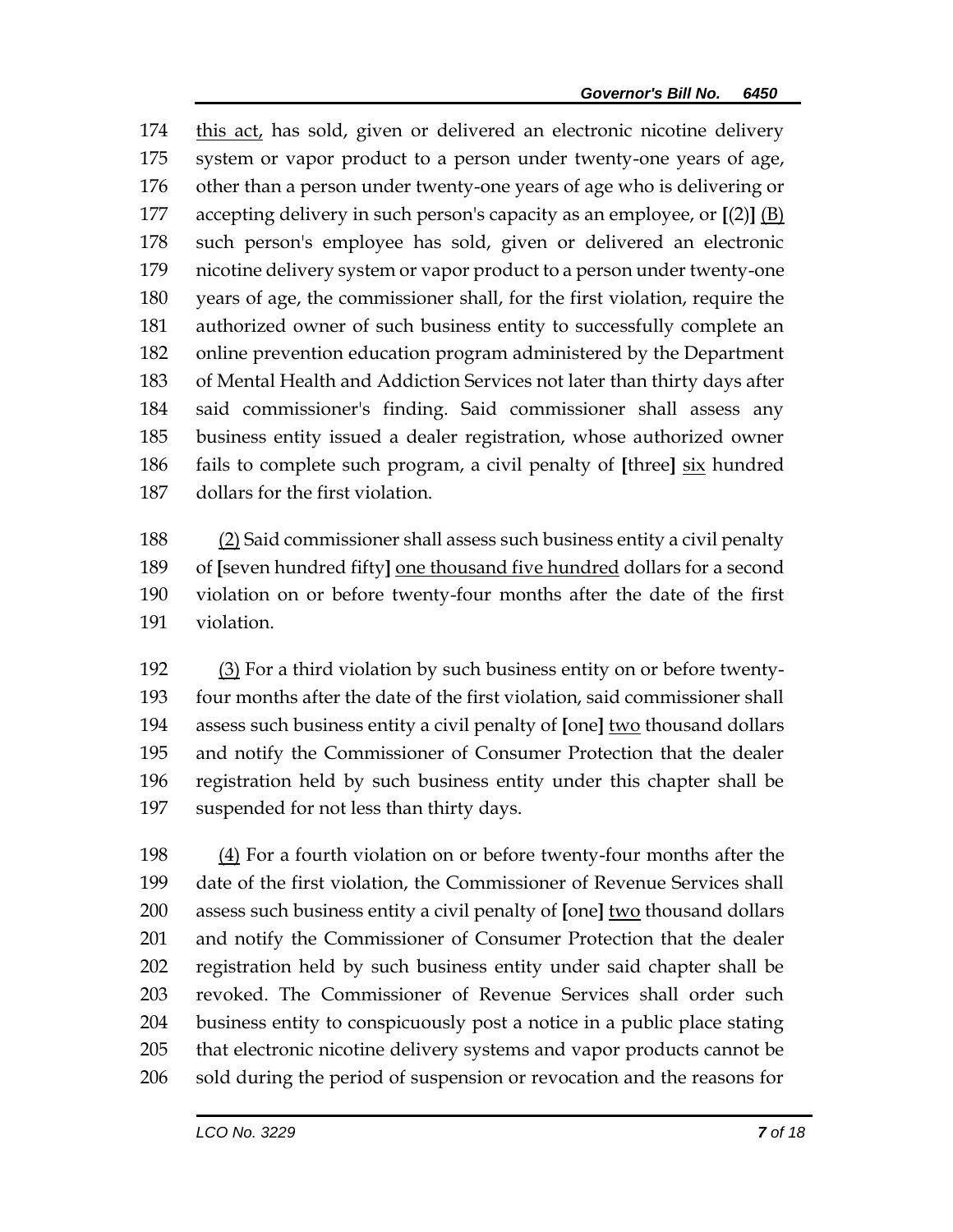such suspension or revocation. Any sale of an electronic nicotine delivery system or vapor product by such business entity during the period of such suspension or revocation shall be deemed an additional violation of this section.

 (f) (1) If the Commissioner of Revenue Services finds, after a hearing 212 pursuant to subsection  $(c)$  of this section, that  $(A)$  any business entity issued a dealer registration under section 21a-415, as amended by this act, has sold, given or delivered an electronic nicotine delivery system or vapor product with a flavoring agent, other than tobacco flavor, that has been added for the purpose of flavoring the contents of the 217 electronic nicotine delivery system or vapor product, or (B) any such business entity does not possess documentation of nicotine content or nicotine content that indicates a level of nicotine that is greater than thirty-five milligrams per milliliter for any electronic nicotine delivery system or vapor product sold, given or delivered within the retail establishment of the business entity, the commissioner shall, for the first violation, require the authorized owner of such business entity to successfully complete an online prevention education program administered by the Department of Mental Health and Addiction Services not later than thirty days after said commissioner's finding. Said commissioner shall assess any business entity issued a dealer registration, whose authorized owner fails to complete such program, a civil penalty of six hundred dollars for the first violation.

- (2) Said commissioner shall assess such business entity a civil penalty
- of one thousand five hundred dollars for a second violation on or before
- twenty-four months after the date of the first violation.

 (3) For a third violation by such business entity on or before twenty- four months after the date of the first violation, said commissioner shall 235 assess such business entity a civil penalty of two thousand dollars and notify the Commissioner of Consumer Protection that the dealer registration held by such business entity under this chapter shall be suspended for not less than thirty days.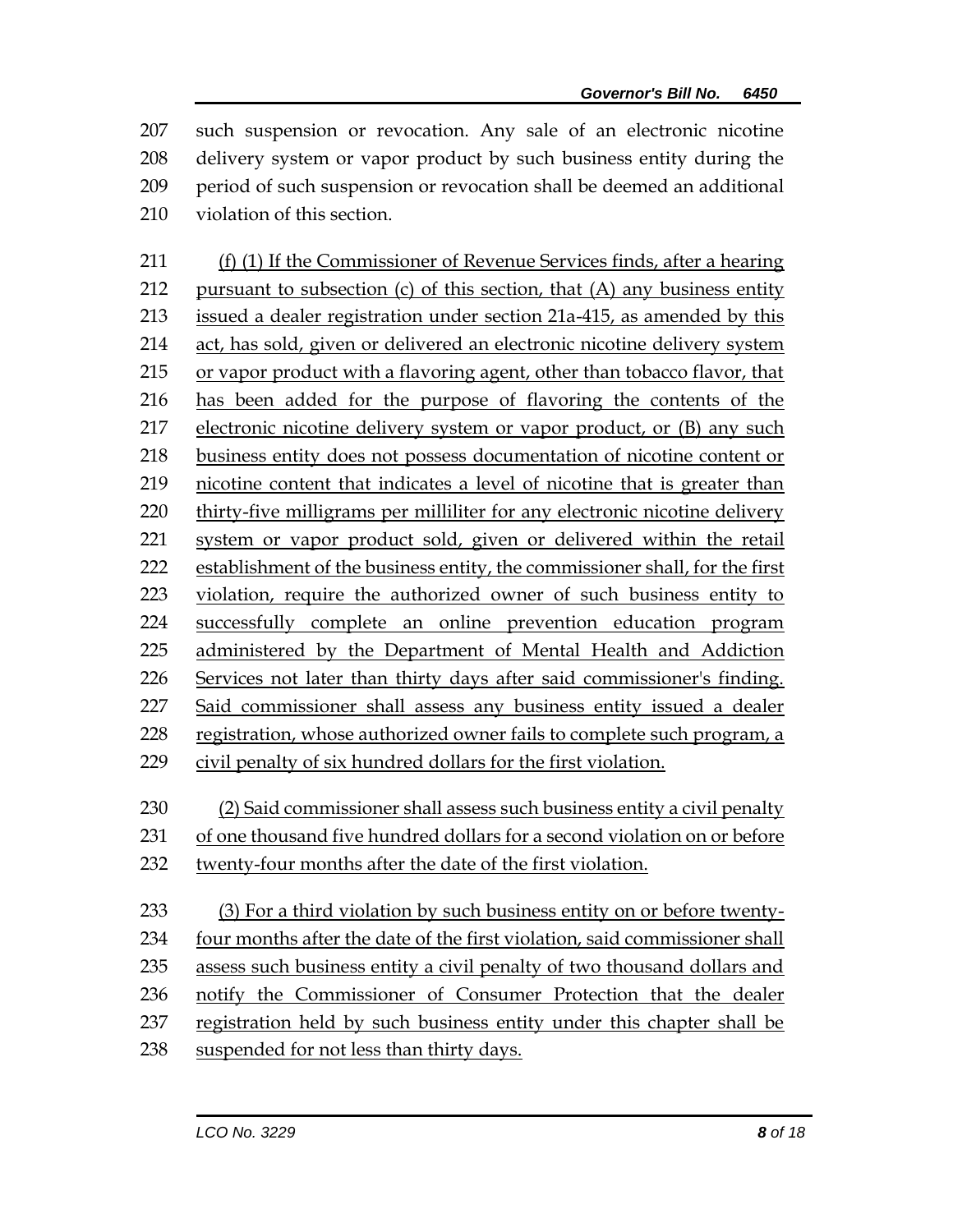(4) For a fourth violation on or before twenty-four months after the date of the first violation, the Commissioner of Revenue Services shall assess such business entity a civil penalty of two thousand dollars and notify the Commissioner of Consumer Protection that the dealer registration held by such business entity under said chapter shall be revoked. The Commissioner of Revenue Services shall order such business entity to conspicuously post a notice in a public place stating that electronic nicotine delivery systems and vapor products cannot be sold during the period of suspension or revocation and the reasons for such suspension or revocation. Any sale of an electronic nicotine delivery system or vapor product by such business entity during the period of such suspension or revocation shall be deemed an additional violation of this section.

 **[**(f)**]** (g) Upon receipt of notice of determination from the Commissioner of Revenue Services made under subsection (e) or (f) of this section, the Commissioner of Consumer Protection shall suspend or revoke the dealer registration of the business entity that is the subject of said determination. The Commissioner of Consumer Protection shall not be required to hold a hearing in connection with any notice of determination received from the Commissioner of Revenue Services under this section.

 **[**(g)**]** (h) The Commissioner of Consumer Protection shall not issue a new dealer registration to a former registrant whose dealer registration was revoked unless the commissioner is satisfied that such business entity that holds a dealer registration will comply with the provisions of 264 this chapter and any regulations related thereto, and section 53-344b, as amended by this act.

 Sec. 4. Section 12-295a of the general statutes is repealed and the following is substituted in lieu thereof (*Effective January 1, 2022*):

 (a) If the Commissioner of Revenue Services finds, after a hearing, that any person employed by a dealer or distributor, as defined in section 12-285, has sold, given or delivered cigarettes or tobacco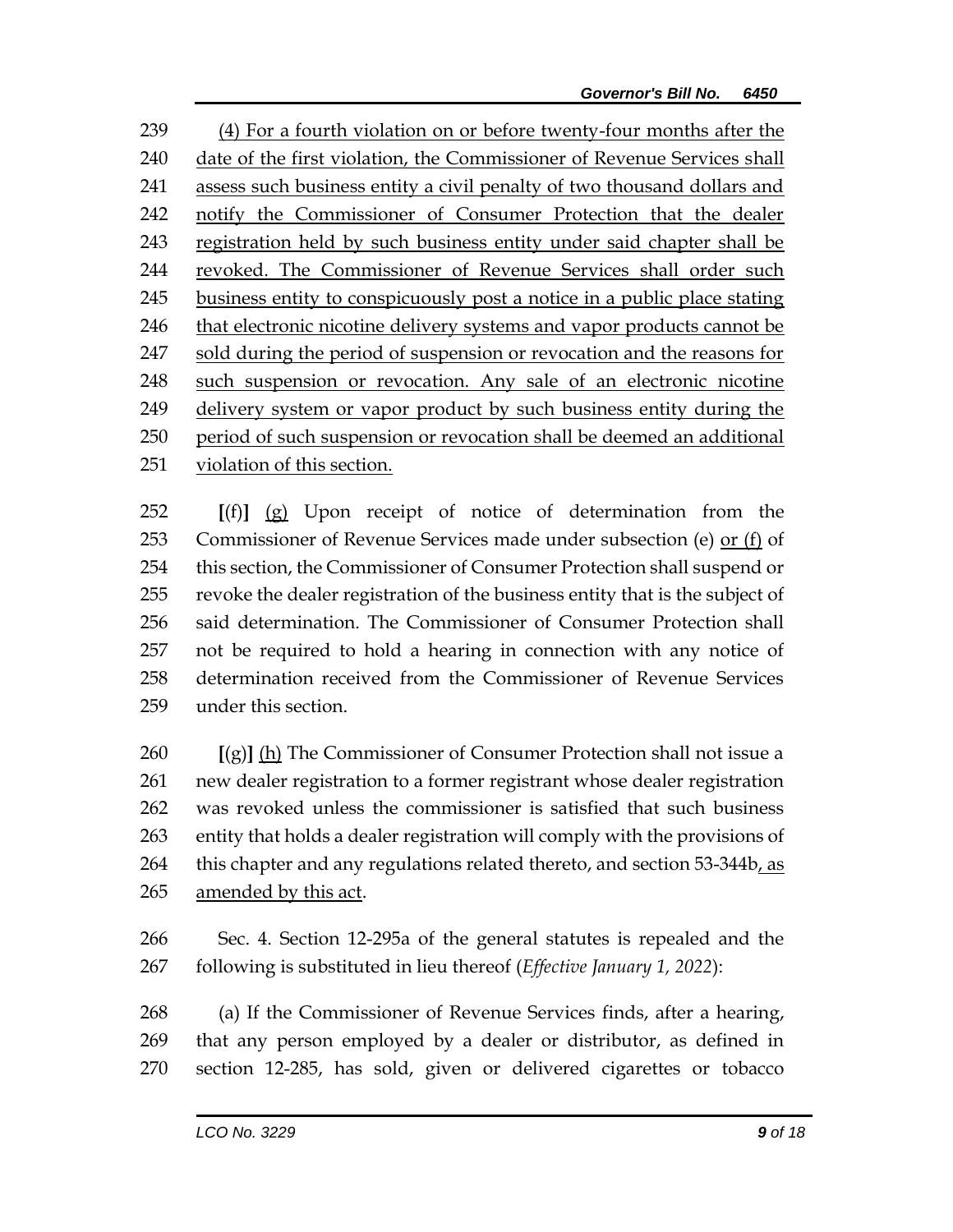products to a person under twenty-one years of age other than a person under twenty-one years of age who is delivering or accepting delivery in such person's capacity as an employee, said commissioner shall, for the first violation, require such person to successfully complete an online tobacco prevention education program administered by the Department of Mental Health and Addiction Services not later than thirty days after said commissioner's finding. Said commissioner shall assess any person who fails to complete such program a civil penalty of **[**two**]** four hundred dollars. Said commissioner shall assess any person employed by a dealer or distributor a civil penalty of **[**two hundred fifty**]** 281 five hundred dollars for a second or subsequent violation on or before twenty-four months after the date of the first violation.

 (b) (1) If the Commissioner of Revenue Services finds, after a hearing, that any dealer or distributor has sold, given or delivered cigarettes or a tobacco product to a person under twenty-one years of age other than a person under twenty-one years of age who is delivering or accepting delivery in such person's capacity as an employee, or such dealer or distributor's employee has sold, given or delivered cigarettes or a tobacco product to such person, said commissioner shall require such dealer or distributor, for the first violation, to successfully complete an online tobacco prevention education program administered by the Department of Mental Health and Addiction Services not later than thirty days after said commissioner's finding. Said commissioner shall assess any dealer or distributor who fails to complete such program a civil penalty of **[**three**]** six hundred dollars.

 (2) Said commissioner shall assess any dealer or distributor a civil penalty of **[**seven hundred fifty**]** one thousand five hundred dollars for a second violation on or before twenty-four months after the date of the first violation.

 (3) For a third violation on or before twenty-four months after the date of the first violation, said commissioner shall assess such dealer or distributor a civil penalty of **[**one**]** two thousand dollars and suspend any license held by such dealer or distributor under this chapter for not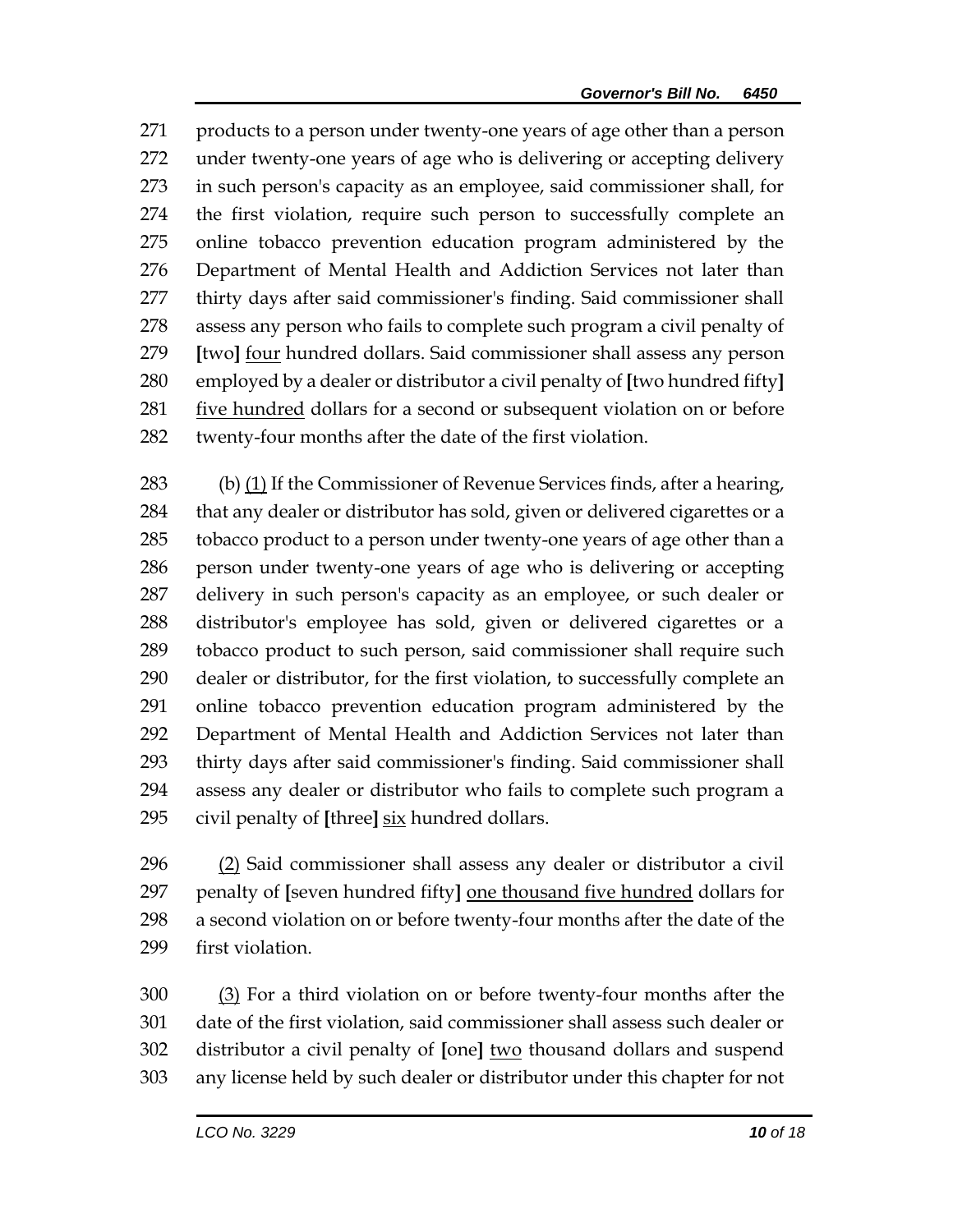less than thirty days.

305 (4) For a fourth violation on or before twenty-four months after the date of the first violation, said commissioner shall assess such dealer or distributor a civil penalty of **[**one**]** two thousand dollars and revoke any license issued to such dealer or distributor under this chapter. Said commissioner shall order such distributor or dealer to conspicuously post a notice in a public place within such distributor's or dealer's establishment stating that cigarettes and tobacco products cannot be sold during the period of such suspension or revocation and the reasons for such suspension or revocation. Any sale of cigarettes or a tobacco product by such dealer or distributor during such suspension or revocation shall be deemed an additional violation of this subsection.

 (c) (1) If the Commissioner of Revenue Services finds, after a hearing, that any owner of an establishment in which a cigarette vending machine or restricted cigarette vending machine is located has sold, given or delivered cigarettes or tobacco products from any such machine to a person under twenty-one years of age other than a person under twenty-one years of age who is delivering or accepting delivery in such person's capacity as an employee, or has allowed cigarettes or tobacco products to be sold, given or delivered to such person from any such machine, said commissioner shall require such owner, for the first violation, to successfully complete an online tobacco prevention education program administered by the Department of Mental Health and Addiction Services not later than thirty days after said commissioner's finding. Said commissioner shall assess any owner who fails to complete such program a civil penalty of **[**five hundred**]** one thousand dollars.

 (2) Said commissioner shall assess any owner a civil penalty of **[**seven hundred fifty**]** one thousand five hundred dollars for a second violation on or before twenty-four months after the date of the first violation.

 (3) For a third violation on or before twenty-four months after the date of the first violation, said commissioner shall assess such owner a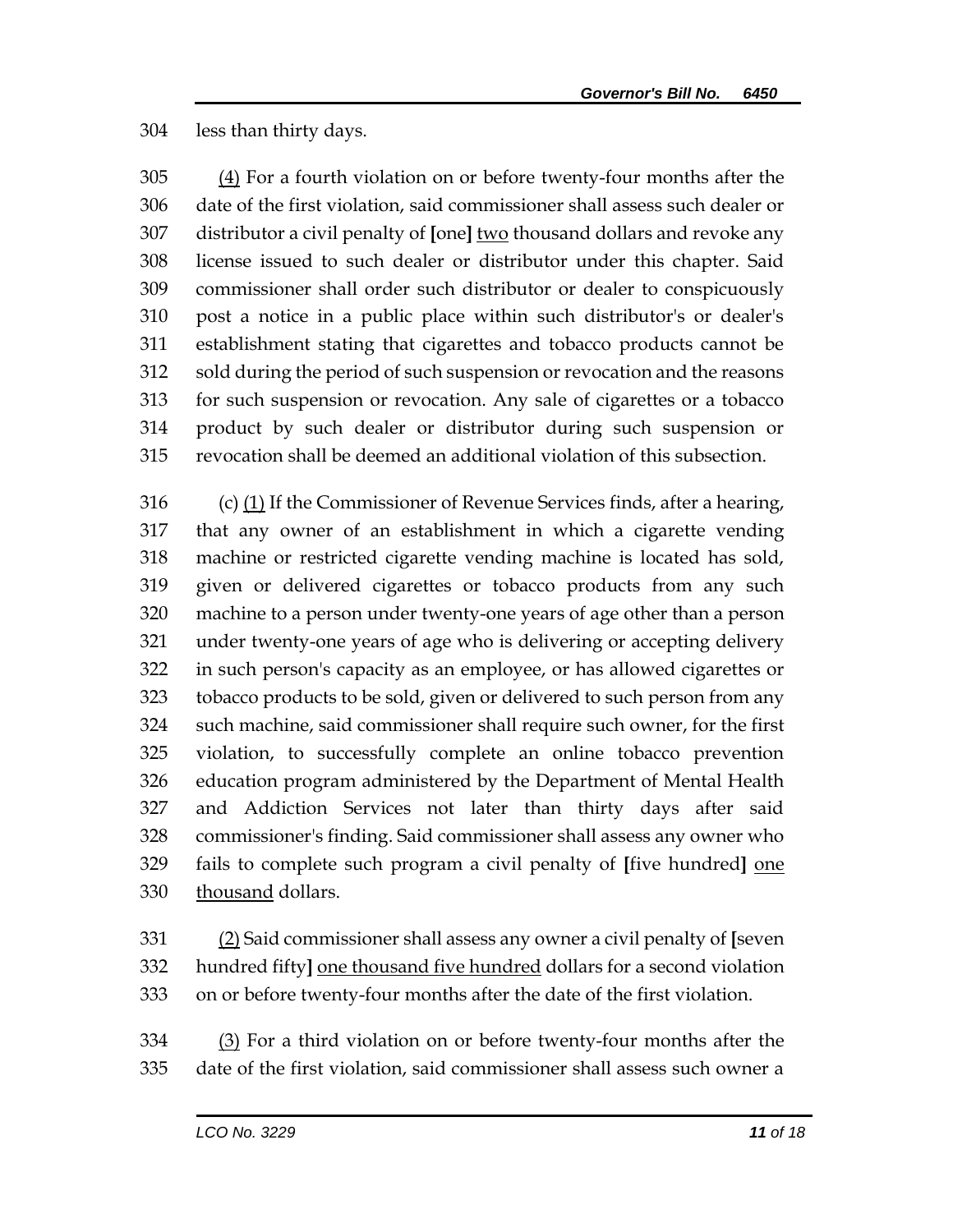civil penalty of **[**one**]** two thousand dollars and immediately remove any such machine from such establishment and no such machine may be placed in such establishment for a period of one year following such removal.

 (d) Any person aggrieved by any action of the commissioner pursuant to this section may take any appeal of such action as provided in sections 12-311 and 12-312.

 Sec. 5. Subsection (b) of section 53-344 of the general statutes is repealed and the following is substituted in lieu thereof (*Effective January 1, 2022*):

 (b) Any person who sells, gives or delivers to any person under twenty-one years of age cigarettes or a tobacco product shall be fined not more than **[**three**]** six hundred dollars for the first offense, not more than **[**seven hundred fifty**]** one thousand five hundred dollars for a second offense on or before twenty-four months after the date of the first offense and not more than **[**one**]** two thousand dollars for each subsequent offense on or before twenty-four months after the date of the first offense. The provisions of this subsection shall not apply to a person under twenty-one years of age who is delivering or accepting delivery of cigarettes or a tobacco product (1) in such person's capacity as an employee, or (2) as part of a scientific study being conducted by an organization for the purpose of medical research to further efforts in cigarette and tobacco product use prevention and cessation, provided such medical research has been approved by the organization's institutional review board, as defined in section 21a-408.

 Sec. 6. Subsection (b) of section 53-344b of the general statutes is repealed and the following is substituted in lieu thereof (*Effective January 1, 2022*):

 (b) Any person who sells, gives or delivers to any person under twenty-one years of age an electronic nicotine delivery system or vapor product in any form shall be fined not more than **[**three**]** six hundred dollars for the first offense, not more than **[**seven hundred fifty**]** one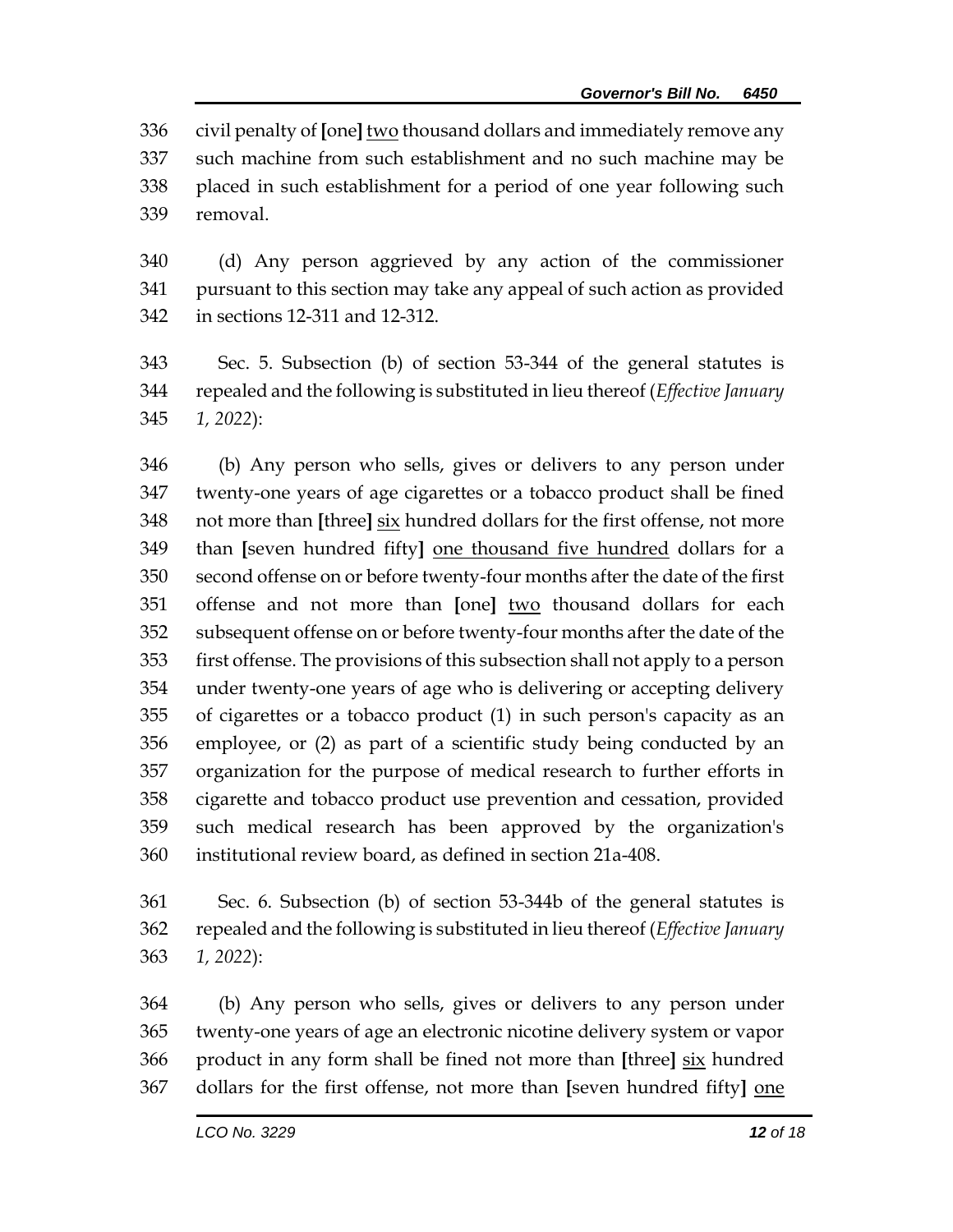thousand five hundred dollars for a second offense on or before twenty- four months after the date of the first offense and not more than **[**one**]** two thousand dollars for each subsequent offense on or before twenty- four months after the date of the first offense. The provisions of this subsection shall not apply to a person under twenty-one years of age who is delivering or accepting delivery of an electronic nicotine delivery system or vapor product (1) in such person's capacity as an employee, or (2) as part of a scientific study being conducted by an organization for the purpose of medical research to further efforts in tobacco use prevention and cessation, provided such medical research has been approved by the organization's institutional review board, as defined in section 21a-408.

 Sec. 7. Section 38a-1083 of the general statutes is repealed and the following is substituted in lieu thereof (*Effective January 1, 2022*):

 (a) For purposes of sections 38a-1080 to 38a-1093, inclusive, "purposes of the exchange" means the purposes of and the pursuit of the goals of the exchange expressed in and pursuant to this section and the performance of the duties and responsibilities of the exchange set forth in sections 38a-1084 to 38a-1087, inclusive, which are hereby determined to be public purposes for which public funds may be expended. The powers enumerated in this section shall be interpreted broadly to effectuate the purposes of the exchange and shall not be construed as a limitation of powers.

 (b) The goals of the exchange shall be to reduce the number of individuals without health insurance in this state and assist individuals and small employers in the procurement of health insurance by, among other services, offering easily comparable and understandable information about health insurance options.

(c) The exchange is authorized and empowered to:

 (1) Have perpetual succession as a body politic and corporate and to adopt bylaws for the regulation of its affairs and the conduct of its business;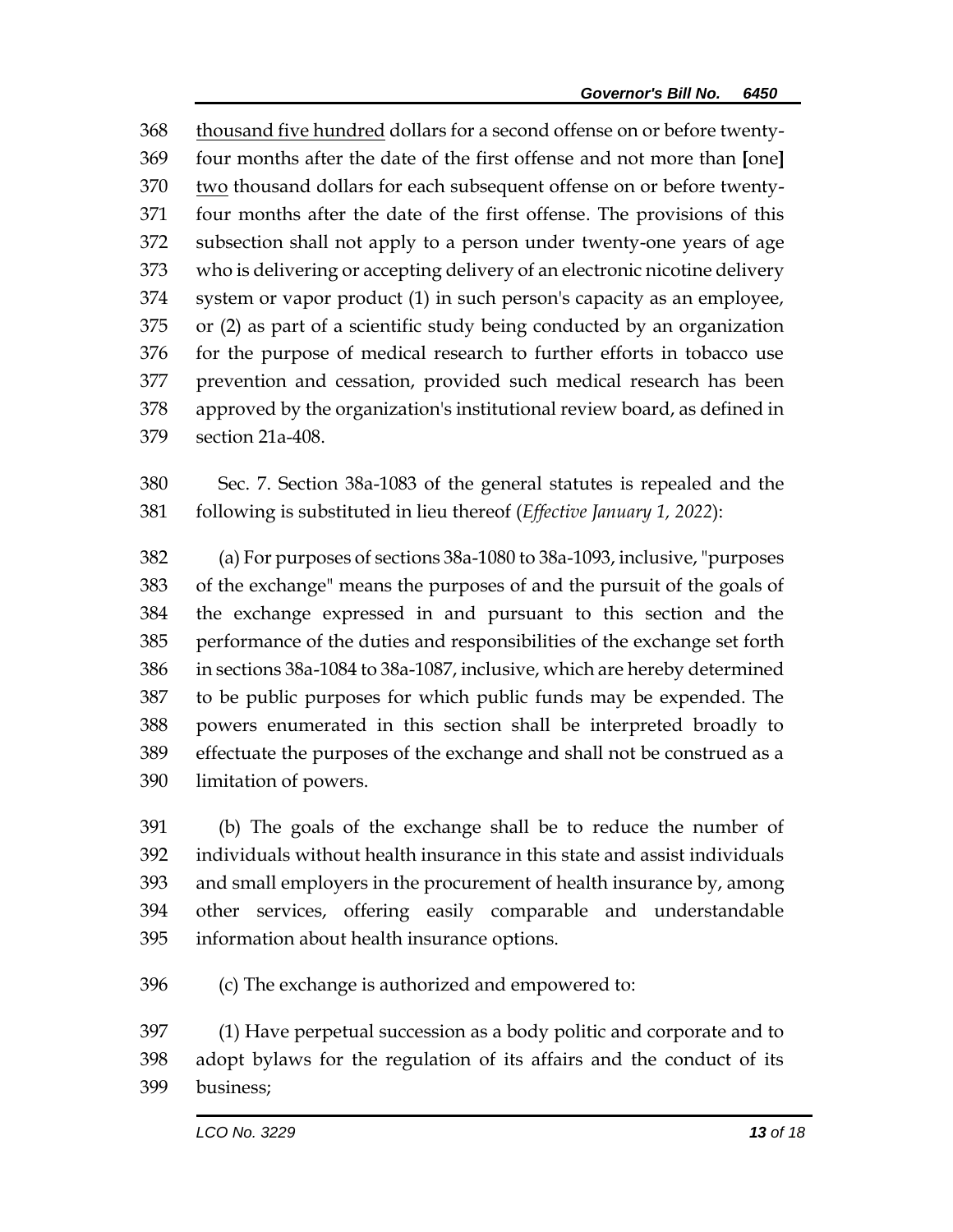(2) Adopt an official seal and alter the same at pleasure;

 (3) Maintain an office in the state at such place or places as it may designate;

 (4) Employ such assistants, agents, managers and other employees as may be necessary or desirable;

 (5) Acquire, lease, purchase, own, manage, hold and dispose of real and personal property, and lease, convey or deal in or enter into agreements with respect to such property on any terms necessary or incidental to the carrying out of these purposes, provided all such acquisitions of real property for the exchange's own use with amounts appropriated by this state to the exchange or with the proceeds of bonds supported by the full faith and credit of this state shall be subject to the approval of the Secretary of the Office of Policy and Management and the provisions of section 4b-23;

 (6) Receive and accept, from any source, aid or contributions, including money, property, labor and other things of value;

 (7) Charge assessments or user fees to health carriers that are capable of offering a qualified health plan through the exchange or otherwise generate funding necessary to support the operations of the exchange and the all-payer claims database program established under section 420 19a-755a and impose interest and penalties on such health carriers for delinquent payments of such assessments or fees;

 (8) Procure insurance against loss in connection with its property and other assets in such amounts and from such insurers as it deems desirable;

 (9) Invest any funds not needed for immediate use or disbursement in obligations issued or guaranteed by the United States of America or the state and in obligations that are legal investments for savings banks in the state;

(10) Issue bonds, bond anticipation notes and other obligations of the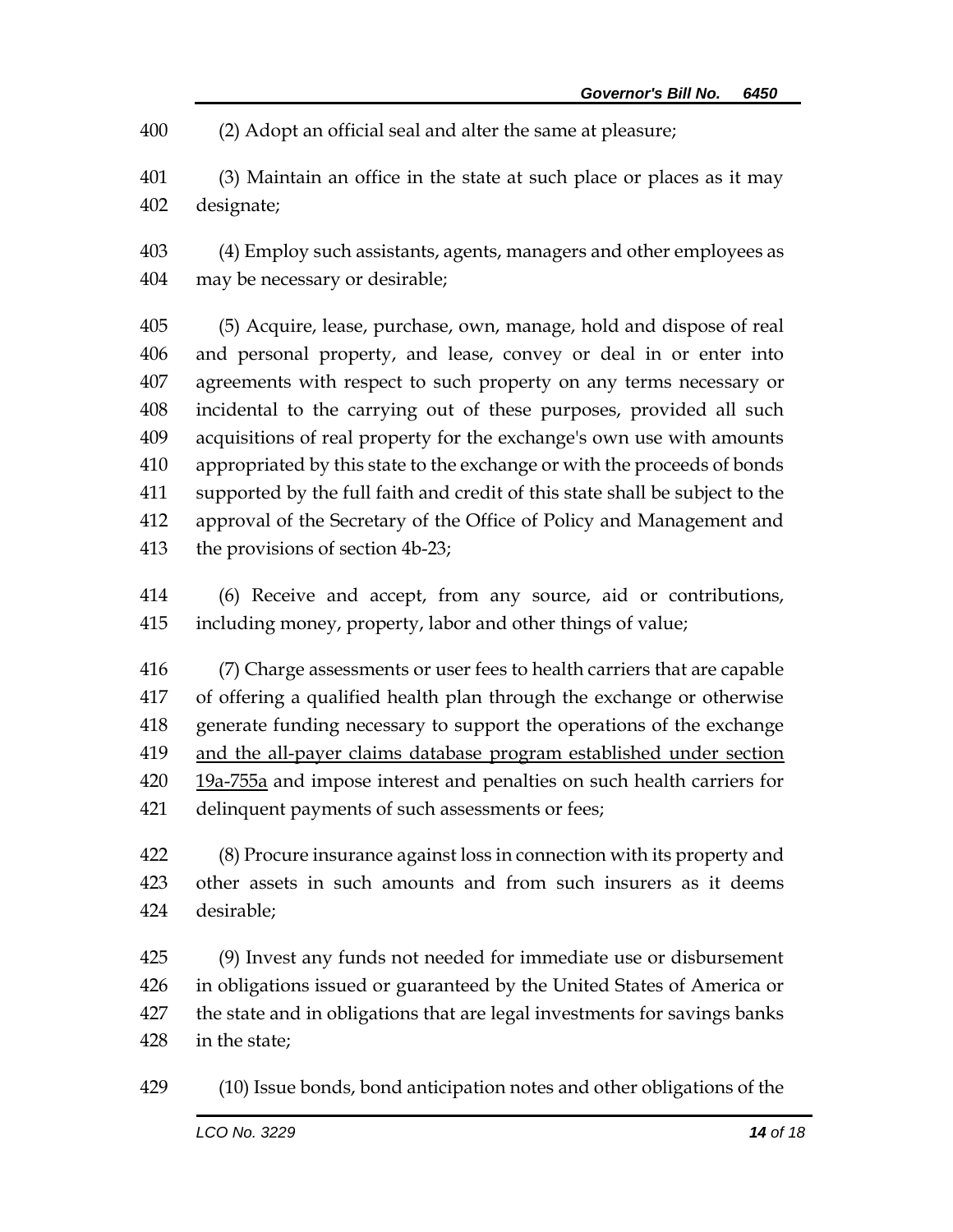exchange for any of its corporate purposes, and to fund or refund the

same and provide for the rights of the holders thereof, and to secure the

same by pledge of revenues, notes and mortgages of others;

(11) Borrow money for the purpose of obtaining working capital;

 (12) Account for and audit funds of the exchange and any recipients of funds from the exchange;

 (13) Make and enter into any contract or agreement necessary or 437 incidental to the performance of its duties and execution of its powers, 438 including, but not limited to, an agreement with the Office of Health Strategy to use funds collected under this section for the operation of the all-payer claims database established under section 19a-755a and to 441 receive data from such database. The contracts entered into by the exchange shall not be subject to the approval of any other state department, office or agency, provided copies of all contracts of the exchange shall be maintained by the exchange as public records, subject 445 to the proprietary rights of any party to the contract, except any 446 agreement with the Office of Health Strategy shall be subject to approval by said office and the Office of Policy and Management and no portion of such agreement shall be considered proprietary;

 (14) To the extent permitted under its contract with other persons, consent to any termination, modification, forgiveness or other change of any term of any contractual right, payment, royalty, contract or agreement of any kind to which the exchange is a party;

 (15) Award grants to trained and certified individuals and institutions that will assist individuals, families and small employers and their employees in enrolling in appropriate coverage through the exchange. Applications for grants from the exchange shall be made on a form prescribed by the board;

 (16) Limit the number of plans offered, and use selective criteria in determining which plans to offer, through the exchange, provided individuals and employers have an adequate number and selection of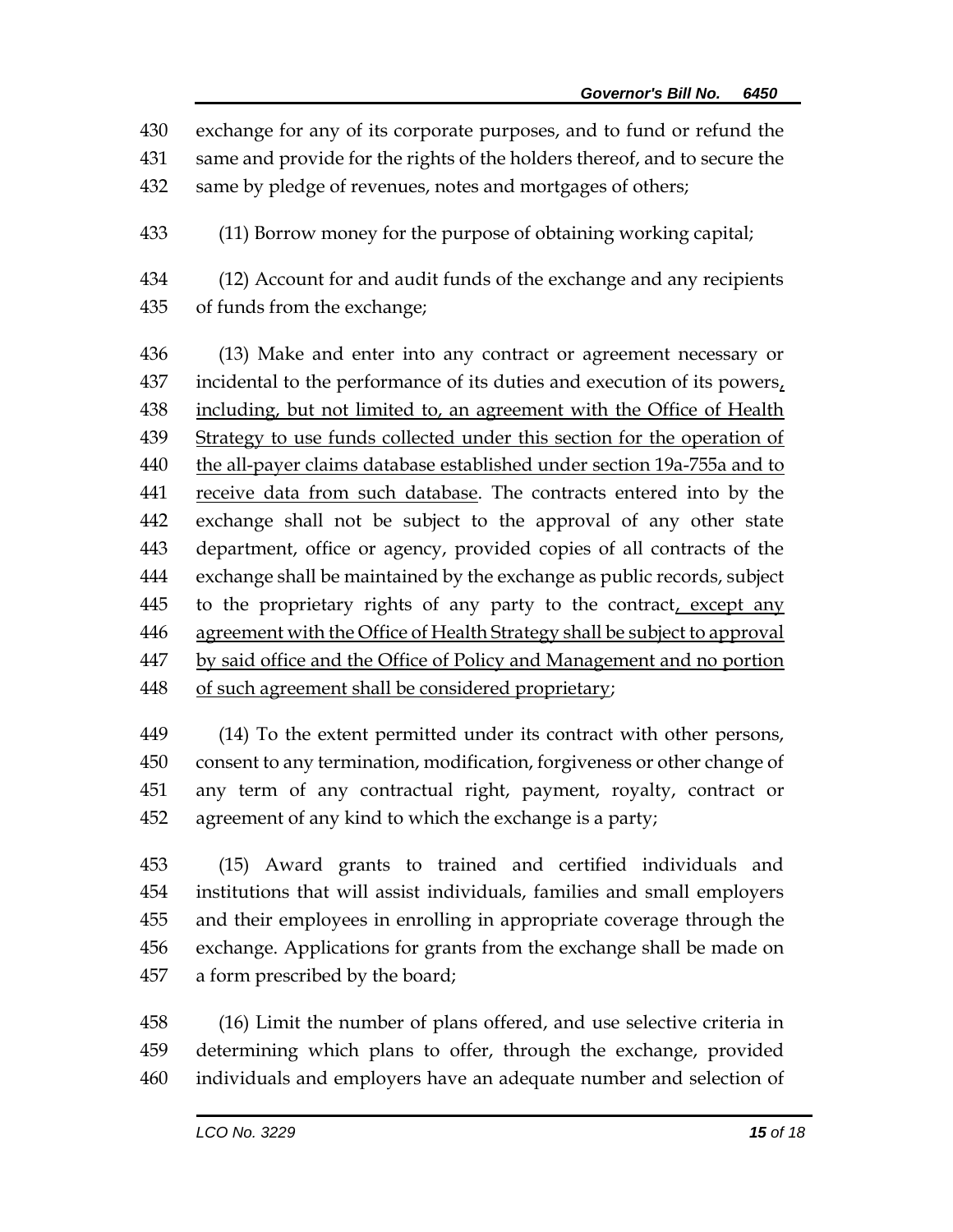choices;

 (17) Evaluate jointly with the Health Care Cabinet established pursuant to section 19a-725 the feasibility of implementing a basic health program option as set forth in Section 1331 of the Affordable Care Act;

 (18) Establish one or more subsidiaries, in accordance with section 38a-1093, to further the purposes of the exchange;

 (19) Make loans to each subsidiary established pursuant to section 38a-1093 from the assets of the exchange and the proceeds of bonds, bond anticipation notes and other obligations issued by the exchange or assign or transfer to such subsidiary any of the rights, moneys or other assets of the exchange, provided such assignment or transfer is not in violation of state or federal law;

(20) Sue and be sued, plead and be impleaded;

 (21) Adopt regular procedures that are not in conflict with other provisions of the general statutes, for exercising the power of the exchange; and

 (22) Do all acts and things necessary and convenient to carry out the purposes of the exchange, provided such acts or things shall not conflict with the provisions of the Affordable Care Act, regulations adopted thereunder or federal guidance issued pursuant to the Affordable Care Act.

 (d) (1) The chief executive officer of the exchange shall provide to the commissioner the name of any health carrier that fails to pay any assessment or user fee under subdivision (7) of subsection (c) of this section to the exchange. The commissioner shall see that all laws respecting the authority of the exchange pursuant to said subdivision (7) are faithfully executed. The commissioner has all the powers specifically granted under this title and all further powers that are reasonable and necessary to enable the commissioner to enforce the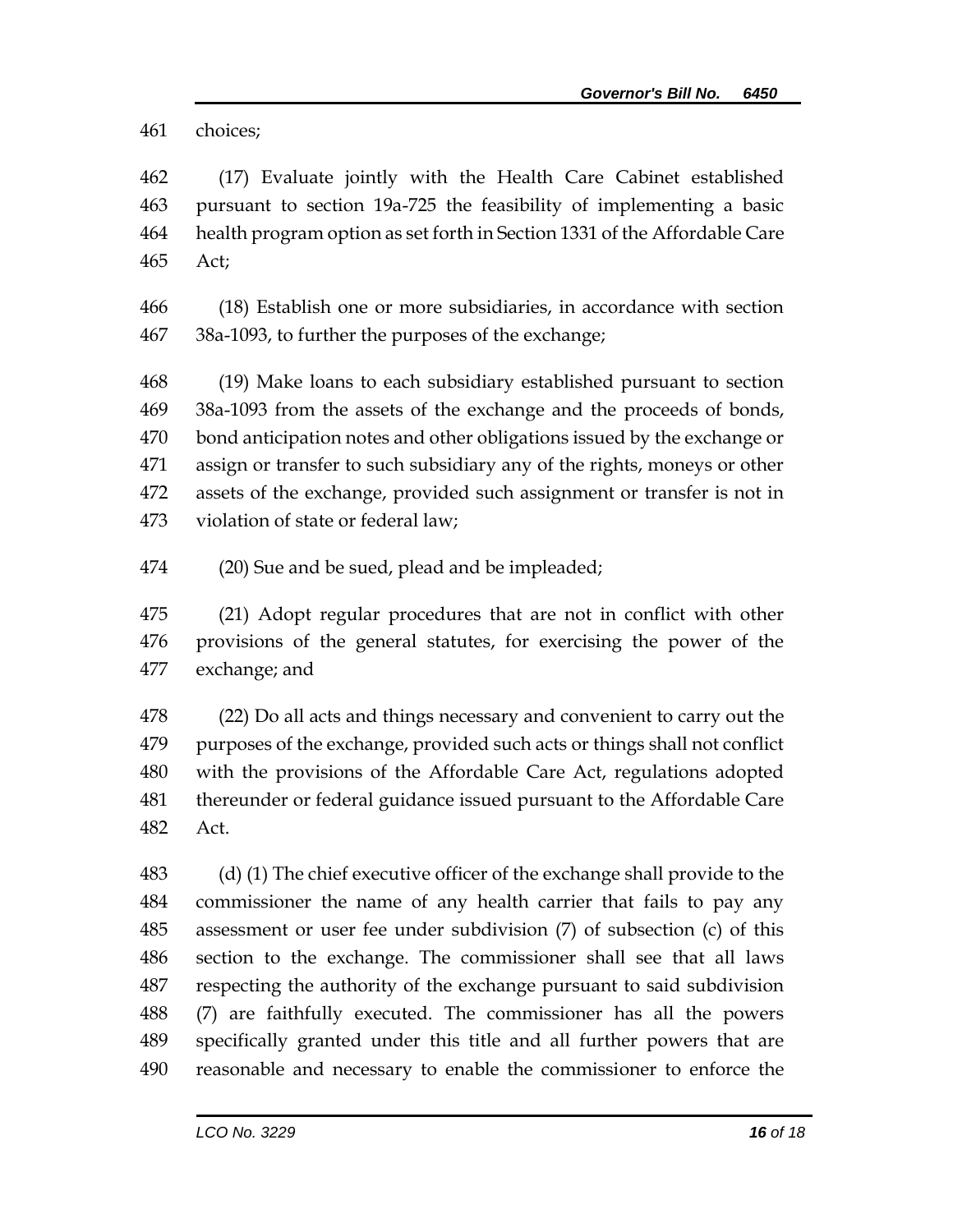provisions of said subdivision (7).

 (2) Any health carrier aggrieved by an administrative action taken by the commissioner under subdivision (1) of this subsection may appeal therefrom in accordance with the provisions of section 4-183, except venue for such appeal shall be in the judicial district of New Britain.

 Sec. 8. Section 38a-47 of the general statutes is repealed and the following is substituted in lieu thereof (*Effective January 1, 2022*):

 (a) All domestic insurance companies and other domestic entities subject to taxation under chapter 207 shall, in accordance with section 38a-48, annually pay to the Insurance Commissioner, for deposit in the Insurance Fund established under section 38a-52a, an amount equal to:

 (1) The actual expenditures made by the Insurance Department during each fiscal year, and the actual expenditures made by the Office of the Healthcare Advocate, including the cost of fringe benefits for department and office personnel as estimated by the Comptroller;

 (2) The amount appropriated to the Office of Health Strategy from the Insurance Fund for the fiscal year, including the cost of fringe benefits for office personnel as estimated by the Comptroller shall be reduced by the amount of federal reimbursement received for allowable Medicaid administrative expenses;

 (3) The expenditures made on behalf of the department and said offices from the Capital Equipment Purchase Fund pursuant to section 4a-9 for such year, but excluding such estimated expenditures made on behalf of the Health Systems Planning Unit of the Office of Health Strategy; and

 (4) The amount appropriated to the Department of Aging and Disability Services for the fall prevention program established in section 17a-303a from the Insurance Fund for the fiscal year.

 (b) The expenditures and amounts specified in subdivisions (1) to (4), inclusive, of subsection (a) of this section shall exclude expenditures